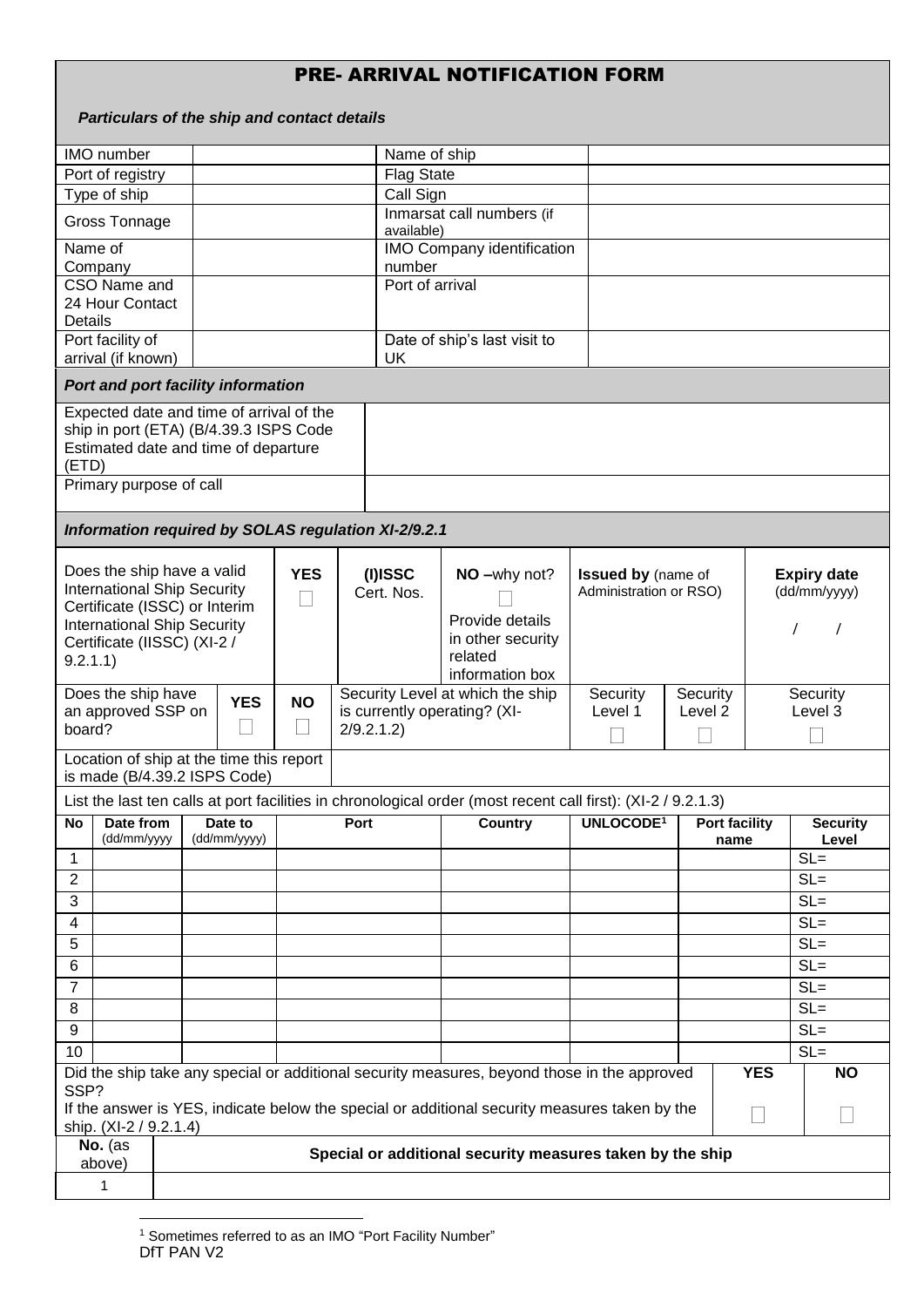| 2<br>3                                                                                                                                                                                                                                                                                                                    |              |                                                                                                                                                       |                           |                    |  |                       |  |                                   |  |            |  |  |
|---------------------------------------------------------------------------------------------------------------------------------------------------------------------------------------------------------------------------------------------------------------------------------------------------------------------------|--------------|-------------------------------------------------------------------------------------------------------------------------------------------------------|---------------------------|--------------------|--|-----------------------|--|-----------------------------------|--|------------|--|--|
| 4                                                                                                                                                                                                                                                                                                                         |              |                                                                                                                                                       |                           |                    |  |                       |  |                                   |  |            |  |  |
| 5                                                                                                                                                                                                                                                                                                                         |              |                                                                                                                                                       |                           |                    |  |                       |  |                                   |  |            |  |  |
| 6                                                                                                                                                                                                                                                                                                                         |              |                                                                                                                                                       |                           |                    |  |                       |  |                                   |  |            |  |  |
| $\overline{7}$                                                                                                                                                                                                                                                                                                            |              |                                                                                                                                                       |                           |                    |  |                       |  |                                   |  |            |  |  |
| 8                                                                                                                                                                                                                                                                                                                         |              |                                                                                                                                                       |                           |                    |  |                       |  |                                   |  |            |  |  |
| 9                                                                                                                                                                                                                                                                                                                         |              |                                                                                                                                                       |                           |                    |  |                       |  |                                   |  |            |  |  |
| 10                                                                                                                                                                                                                                                                                                                        |              |                                                                                                                                                       |                           |                    |  |                       |  |                                   |  |            |  |  |
| List the ship-to-ship activities, in chronological order (most recent first), which have been carried out during the period<br>of the last ten calls at port facilities listed above. Expand table below or continue on separate page if necessary -<br>insert total number of ship-to-ship activities:<br>Not Applicable |              |                                                                                                                                                       |                           |                    |  |                       |  |                                   |  |            |  |  |
| Have the ship security procedures specified in the approved SSP been maintained during<br><b>YES</b><br><b>NO</b>                                                                                                                                                                                                         |              |                                                                                                                                                       |                           |                    |  |                       |  |                                   |  |            |  |  |
|                                                                                                                                                                                                                                                                                                                           |              | each of these ship-to-ship activities? (XI-2 / 9.2.1.5) If NO, provide details of the security<br>measures applied in lieu in the final column below. |                           |                    |  |                       |  |                                   |  |            |  |  |
|                                                                                                                                                                                                                                                                                                                           |              |                                                                                                                                                       |                           |                    |  | Not Applicable        |  |                                   |  |            |  |  |
| No.                                                                                                                                                                                                                                                                                                                       | Date from    | Date to                                                                                                                                               |                           | <b>Location or</b> |  | Ship-to-ship activity |  | Security measures applied in lieu |  |            |  |  |
|                                                                                                                                                                                                                                                                                                                           | (dd/mm/yyyy) | (dd/mm/yyyy)                                                                                                                                          | Longitude and<br>Latitude |                    |  |                       |  |                                   |  |            |  |  |
| 1                                                                                                                                                                                                                                                                                                                         |              |                                                                                                                                                       |                           |                    |  |                       |  |                                   |  |            |  |  |
| 2                                                                                                                                                                                                                                                                                                                         |              |                                                                                                                                                       |                           |                    |  |                       |  |                                   |  |            |  |  |
| 3                                                                                                                                                                                                                                                                                                                         |              |                                                                                                                                                       |                           |                    |  |                       |  |                                   |  |            |  |  |
| 4                                                                                                                                                                                                                                                                                                                         |              |                                                                                                                                                       |                           |                    |  |                       |  |                                   |  |            |  |  |
| 5.                                                                                                                                                                                                                                                                                                                        |              |                                                                                                                                                       |                           |                    |  |                       |  |                                   |  |            |  |  |
| 6                                                                                                                                                                                                                                                                                                                         |              |                                                                                                                                                       |                           |                    |  |                       |  |                                   |  |            |  |  |
| 7                                                                                                                                                                                                                                                                                                                         |              |                                                                                                                                                       |                           |                    |  |                       |  |                                   |  |            |  |  |
| 8                                                                                                                                                                                                                                                                                                                         |              |                                                                                                                                                       |                           |                    |  |                       |  |                                   |  |            |  |  |
| 9                                                                                                                                                                                                                                                                                                                         |              |                                                                                                                                                       |                           |                    |  |                       |  |                                   |  |            |  |  |
| 10                                                                                                                                                                                                                                                                                                                        |              |                                                                                                                                                       |                           |                    |  |                       |  |                                   |  |            |  |  |
| General description of the cargo aboard the<br>ship (XI-2 / 9.2.1.6 & B/4.39.5 ISPS Code)                                                                                                                                                                                                                                 |              |                                                                                                                                                       |                           |                    |  |                       |  |                                   |  |            |  |  |
| <b>YES</b><br><b>NO</b><br>If YES, confirm Dangerous Goods Manifest (IMO<br>Is the ship carrying any dangerous substances<br>as cargo covered by any of Classes 1, 2.1, 2.3,<br>$\vert \ \ \vert$<br>$\Box$<br>FAL Form 7) (or relevant extract) is attached $\Box$<br>3, 4.1, 5.1, 6.1, 6.2, 7 or 8 of the IMDG Code?    |              |                                                                                                                                                       |                           |                    |  |                       |  |                                   |  |            |  |  |
| <b>YES</b><br>Confirm a copy of the ship's passenger list is<br>Confirm a copy of ship's crew list is attached<br>(IMO FAL Form 5) (XI-2 / 9.2.1.6 & B/4.39.4<br>attached (XI-2 / 9.2.1.6 & B/4.39.6 ISPS<br><b>ISPS Code)</b><br>Code)                                                                                   |              |                                                                                                                                                       |                           |                    |  |                       |  |                                   |  | <b>YES</b> |  |  |
| <b>Other security related information</b>                                                                                                                                                                                                                                                                                 |              |                                                                                                                                                       |                           |                    |  |                       |  |                                   |  |            |  |  |
| <b>YES</b><br><b>NO</b><br>Is there any security-related matter<br>Provide details:                                                                                                                                                                                                                                       |              |                                                                                                                                                       |                           |                    |  |                       |  |                                   |  |            |  |  |
| you wish to report?                                                                                                                                                                                                                                                                                                       |              |                                                                                                                                                       |                           |                    |  |                       |  |                                   |  |            |  |  |
| Agent of ship at intended port of arrival                                                                                                                                                                                                                                                                                 |              |                                                                                                                                                       |                           |                    |  |                       |  |                                   |  |            |  |  |
| Name:<br><b>Contact Details:</b>                                                                                                                                                                                                                                                                                          |              |                                                                                                                                                       |                           |                    |  |                       |  |                                   |  |            |  |  |
| Identification of person providing the information                                                                                                                                                                                                                                                                        |              |                                                                                                                                                       |                           |                    |  |                       |  |                                   |  |            |  |  |